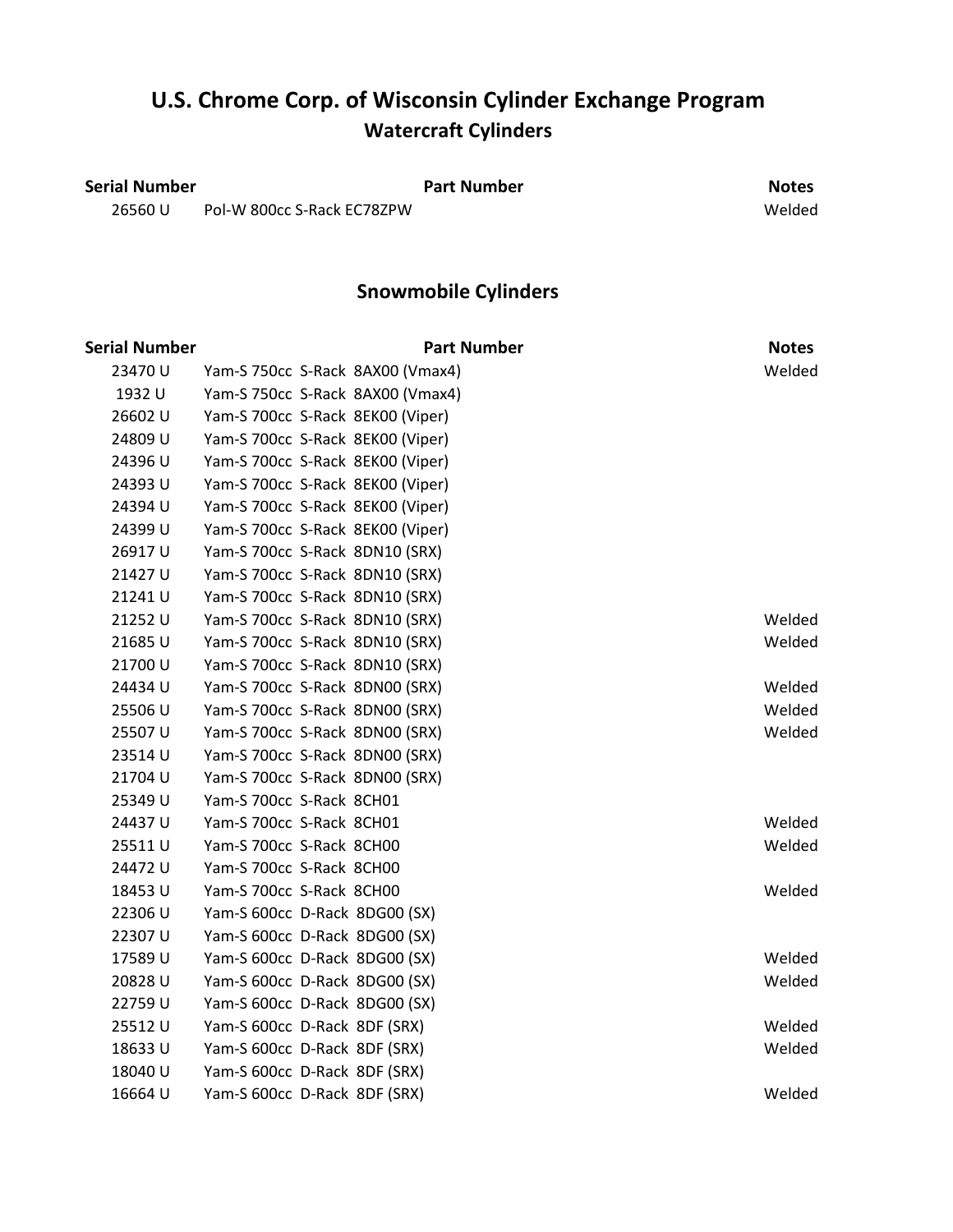| Serial Number | <b>Part Number</b>                                                         | <b>Notes</b> |
|---------------|----------------------------------------------------------------------------|--------------|
| 26902 URec    | Yam-S 600cc D-Rack 8CR (Vmax - 4 bolt)                                     |              |
| 25143 U       | Yam-S 600cc D-Rack 8CR (Vmax - 4 bolt)                                     | Welded       |
| 24763 U       | Yam-S 600cc D-Rack 8CR (Vmax - 4 bolt)                                     |              |
| 23425 U       | Yam-S 600cc D-Rack 8CR (Vmax - 4 bolt)                                     | Welded       |
| 22944 U       | Yam-S 600cc D-Rack 8CR (Vmax - 4 bolt)                                     |              |
| 22825U        | Yam-S 600cc D-Rack 8CR (Vmax - 4 bolt)                                     | Welded       |
| 23031U        | Yam-S 600cc D-Rack 8CR (Vmax - 4 bolt)                                     |              |
| 21245 U       | Yam-S 600cc D-Rack 8CR (Vmax - 4 bolt)                                     | Welded       |
| 20121U        | Yam-S 600cc D-Rack 8CR (Vmax - 4 bolt)                                     | Welded       |
| 26139 U       | Yam-S 600cc D-Rack 8CA (Vmax - 6 bolt)                                     |              |
| 26138U        | Yam-S 600cc D-Rack 8CA (Vmax - 6 bolt)                                     |              |
| 25939 U       | Yam-S 600cc D-Rack 8CA (Vmax - 6 bolt)                                     | Welded       |
| 25940 U       | Yam-S 600cc D-Rack 8CA (Vmax - 6 bolt)                                     | Welded       |
| 23823U        | Yam-S 600cc D-Rack 8CA (Vmax - 6 bolt)                                     |              |
| 22858U        | Yam-S 600cc D-Rack 8CA (Vmax - 6 bolt)                                     | Welded       |
| 24793U        | Yam-S 570cc S-Rack 8AY00 (Exciter)                                         |              |
| 23043 U       | Yam-S 570cc S-Rack 88R00 (Exciter)                                         | Welded       |
| 22367 U       | Yam-S 570cc S-Rack 88R00 (Exciter)                                         |              |
| 21025 U       | Yam-S 570cc S-Rack 88R00 (Exciter)                                         | Welded       |
| 22277 U       | Yam-S 570cc S-Rack 88R00 (Exciter)                                         |              |
| 24750 U       | Yam-S 540cc S-Rack 8U9                                                     |              |
| 23348 U       | Yam-S 540cc S-Rack 8U9                                                     | Welded       |
| 24681U        | Yam-S 500cc S-Rack 8CJ (Vmax - 4 bolt)                                     | Welded       |
| 25800 U       | Yam-S 500cc S-Rack 8CJ (Vmax - 4 bolt)                                     | Welded       |
| 23891U        | Yam-S 500cc S-Rack 8AB00 (Vmax - 6 bolt)                                   |              |
| 24001 U       | Yam-S 500cc S-Rack 8AB00 (Vmax - 6 bolt)                                   |              |
| 21240 U       | Yam-S 500cc S-Rack 8AB00 (Vmax - 6 bolt)                                   | Welded       |
| 15812U        | Yam-S 500cc S-Rack 8AB00 (Vmax - 6 bolt)                                   | Welded       |
| 11536U        | Yam-S 500cc S-Rack 8AB00 (Vmax - 6 bolt)                                   |              |
| 26410 U       | Ski-S 800cc 6623246 (Rotax - 2 bores)                                      |              |
| 26461 U       | Ski-S 800cc 6623242 (Rotax - 2 bores) 2010                                 | Welded       |
| 26713U        | Ski-S 800cc 6623242 (Rotax - 2 bores) 2010                                 | Welded       |
| 25942 U       | Ski-S 800cc 6623240 (Rotax - 2 bores) w/ MCB PISTON KIT AND TOP END GASKET |              |
| 26187U        | Ski-S 800cc 6623240 (Rotax - 2 bores)                                      | Welded       |
| 25995 U       | Ski-S 800cc 6623240 (Rotax - 2 bores)                                      |              |
| 26675U        | Ski-S 800cc 6623240 (Rotax - 2 bores)                                      |              |
| 25200 U       | Ski-S 800cc 6623240 (Rotax - 2 bores)                                      | Welded       |
| 26660 U       | Ski-S 800cc 6413041 (Rotax - 2 bores)                                      | Welded       |
| 23881U        | Ski-S 800cc S-Rack 923817 (Rotax)                                          |              |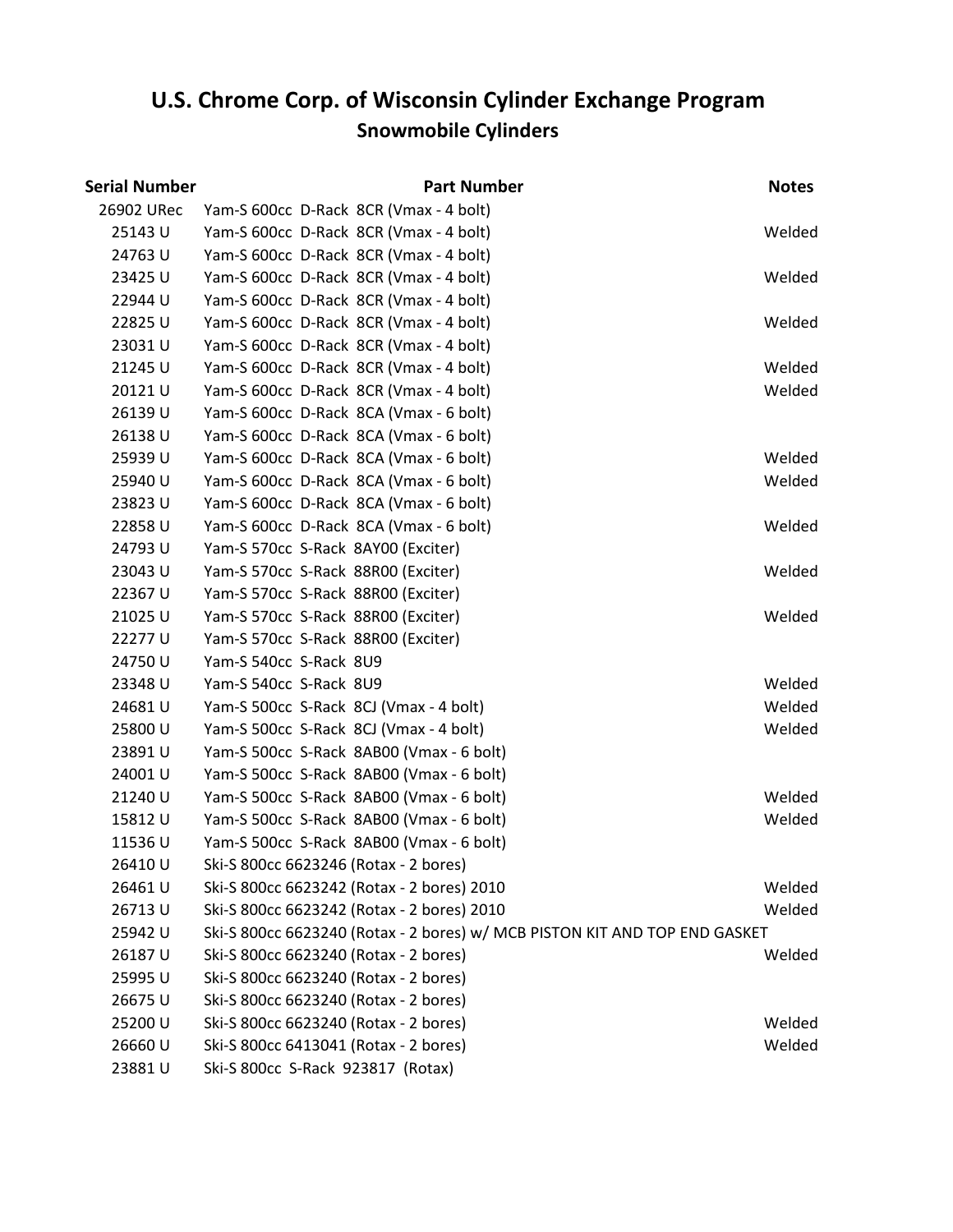# **Snowmobile Cylinders U.S. Chrome Corp. of Wisconsin Cylinder Exchange Program**

| <b>Serial Number</b> |                                             | <b>Part Number</b> | <b>Notes</b> |
|----------------------|---------------------------------------------|--------------------|--------------|
| 26163 U              | Ski-S 800cc S-Rack 923817 (Rotax)           |                    | Welded       |
| 24056 U              | Ski-S 800cc S-Rack 923817 (Rotax)           |                    | Welded       |
| 25812U               | Ski-S 800cc S-Rack 923817 (Rotax)           |                    |              |
| 24059 U              | Ski-S 800cc S-Rack 923811 (Rotax)           |                    | Welded       |
| 24771U               | Ski-S 800cc S-Rack 923811 (Rotax)           |                    | Welded       |
| 26277U               | Ski-S 800cc S-Rack 923811 (Rotax)           |                    | Welded       |
| 26276 U              | Ski-S 800cc S-Rack 923811 (Rotax)           |                    |              |
| 26691U               | Ski-S 800cc S-Rack 923811 (Rotax)           |                    |              |
| 24686U               | Ski-S 800cc S-Rack 923811 (Rotax)           |                    | Welded       |
| 25256 U              | Ski-S 800cc S-Rack 923811 (Rotax)           |                    | Welded       |
| 26576U               | Ski-S 800cc S-Rack 923811 (Rotax)           |                    |              |
| 25495 U              | Ski-S 800cc S-Rack 923811 (Rotax)           |                    |              |
| 26569 U              | Ski-S 800cc S-Rack 923480 (Rotax Mach Z)    |                    |              |
| 26652 U              | Ski-S 800cc S-Rack 923480 (Rotax Mach Z)    |                    | Welded       |
| 26567 U              | Ski-S 800cc S-Rack 923480 (Rotax Mach Z)    |                    |              |
| 22387U               | Ski-S 800cc S-Rack 923480 (Rotax Mach Z)    |                    | Welded       |
| 23136 U              | Ski-S 800cc S-Rack 923480 (Rotax Mach Z)    |                    | Welded       |
| 26916U               | Ski-S 800cc S-Rack 613852 (Rotax)           |                    |              |
| 26914 U              | Ski-S 800cc S-Rack 613852 (Rotax)           |                    |              |
| 26480 U              | Ski-S 800cc S-Rack 613852 (Rotax)           |                    | Welded       |
| 26497 U              | Ski-S 800cc S-Rack 613852 (Rotax)           |                    | Welded       |
| 25356U               | Ski-S 800cc S-Rack 613852 (Rotax)           |                    | Welded       |
| 26499 U              | Ski-S 800cc S-Rack 613852 (Rotax)           |                    | Welded       |
| 26484 U              | Ski-S 800cc S-Rack 613852 (Rotax)           |                    | Welded       |
| 24772 U              | Ski-S 800cc S-Rack 613852 (Rotax)           |                    | Welded       |
| 26732 U              | Ski-S 700cc S-Rack 923695 (Rotax)           |                    |              |
| 26488U               | Ski-S 700cc S-Rack 923692 (Rotax)           |                    | Welded       |
| 26482 U              | Ski-S 700cc S-Rack 923692 (Rotax)           |                    | Welded       |
| 26485 U              | Ski-S 700cc S-Rack 923692 (Rotax)           |                    | Welded       |
| 26496 U              | Ski-S 700cc S-Rack 923692 (Rotax)           |                    | Welded       |
| 23871U               | Ski-S 700cc S-Rack 923691 (Rotax)           |                    |              |
| 23885U               | Ski-S 700cc S-Rack 923691 (Rotax)           |                    | Welded       |
| 26568 U              | Ski-S 700cc S-Rack 923420 (Rotax)           |                    |              |
| 25776U               | Ski-S 700cc S-Rack 923420 (Rotax)           |                    |              |
| 26213U               | Ski-S 700cc S-Rack 923420 (Rotax)           |                    |              |
| 25173U               | Ski-S 600cc S-Rack 923112 (Rotax)           |                    |              |
| 25064 U              | Ski-S 600cc S-Rack 923112 (Rotax)           |                    | Welded       |
| 26674 U              | Ski-S 600cc S-Rack 623262 (Rotax) with hole |                    |              |
| 26060 U              | Ski-S 600cc S-Rack 623262 (Rotax) with hole |                    | Welded       |
| 26495 U              | Ski-S 600cc S-Rack 623262 (Rotax) with hole |                    | Welded       |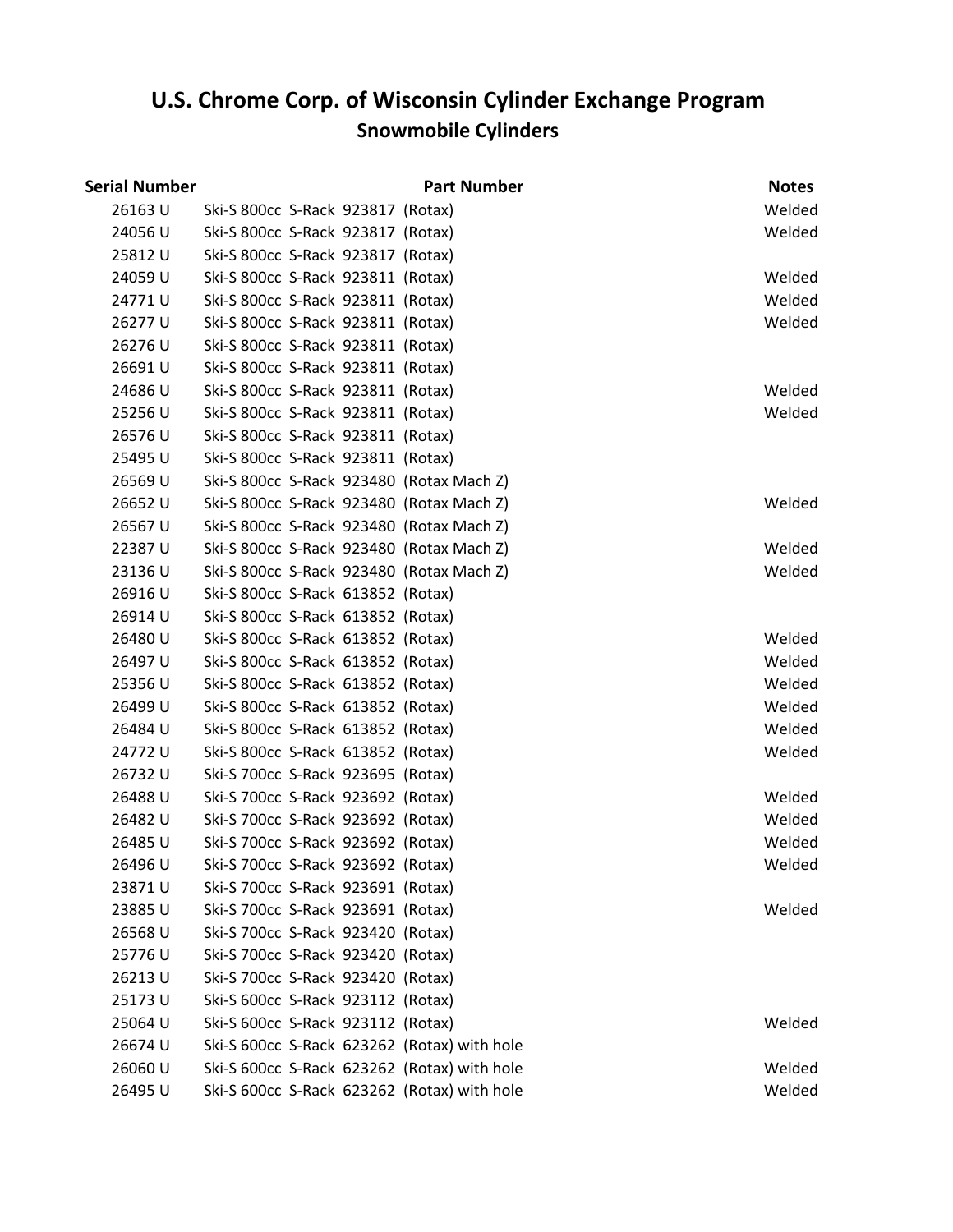| Serial Number | <b>Part Number</b>                                 | <b>Notes</b> |
|---------------|----------------------------------------------------|--------------|
| 26052 U       | Ski-S 600cc S-Rack 623262 (Rotax)                  | Welded       |
| 26490 U       | Ski-S 600cc S-Rack 623262 (Rotax)                  | Welded       |
| 26731U        | Ski-S 600cc S-Rack 623262 (Rotax)                  | Welded       |
| 25642 U       | Ski-S 600cc S-Rack 613940 or 613944 (Rotax)        | Welded       |
| 24123 U       | Ski-S 600cc S-Rack 613940 or 613944 (Rotax)        | Welded       |
| 26712U        | Ski-S 600cc S-Rack 613940 or 613944 (Rotax)        | Welded       |
| 25346 U       | Ski-S 600cc S-Rack 613940 or 613944 (Rotax)        | Welded       |
| 24860 U       | Ski-S 600cc S-Rack 613940 or 613944 (Rotax)        | Welded       |
| 25171U        | Ski-S 600cc S-Rack 613940 or 613944 (Rotax)        | Welded       |
| 25353U        | Ski-S 600cc S-Rack 613940 or 613944 (Rotax)        | Welded       |
| 24931U        | Ski-S 600cc S-Rack 613710 or 613714 (Rotax)        | Welded       |
| 26501U        | Ski-S 600cc S-Rack 613710 or 613714 (Rotax)        | Welded       |
| 26494 U       | Ski-S 600cc S-Rack 613710 or 613714 (Rotax)        | Welded       |
| 26249 U       | Ski-S 600cc S-Rack 413350 (Rotax)                  |              |
| 25912U        | Ski-S 440cc S-Rack 923720 (Rotax)                  |              |
| 25916U        | Ski-S 440cc S-Rack 923720 (Rotax)                  | Welded       |
| 25915U        | Ski-S 440cc S-Rack 923720 (Rotax)                  |              |
| 25911U        | Ski-S 440cc S-Rack 923720 (Rotax)                  |              |
| 25649 U       | Ski-S 440cc S-Rack 923720 (Rotax)                  |              |
| 25160 U       | Ski-S 440cc S-Rack 923720 (Rotax)                  | Welded       |
| 24087U        | Ski-S 440cc S-Rack 923172 (Rotax)                  | Welded       |
| 22983U        | Ski-S 440cc S-Rack 923172 (Rotax)                  | Welded       |
| 24916U        | Ski-S 440cc S-Rack 923170 (Rotax)                  | Welded       |
| 25471U        | Ski-S 440cc S-Rack 923170 (Rotax)                  |              |
| 19142 U       | Ski-S 440cc S-Rack 923170 (Rotax)                  |              |
| 13811U        | Ski-S 440cc S-Rack 923170 (Rotax)                  |              |
| 10252 U       | Ski-S 440cc S-Rack 923170 (Rotax)                  | Welded       |
| 26719U        | Ski-S 1000cc 6613746 (Rotax Mach Z - 2 bores) 2011 | Welded       |
| 26099 U       | Ski-S 1000cc 6613744 (Rotax Mach Z - 2 bores)      | Welded       |
| 26575 U       | Pol-S 900cc S-Rack 3021615 or 302000               | Welded       |
| 25258 U       | Pol-S 900cc S-Rack 3021615 or 302000               |              |
| 26448 U       | Pol-S 900cc S-Rack 3021576                         |              |
| 26566U        | Pol-S 900cc S-Rack 3021576                         |              |
| 24884 U       | Pol-S 900cc S-Rack 3021576                         | Welded       |
| 24029 U       | Pol-S 900cc S-Rack 3021576                         | Welded       |
| 23876U        | Pol-S 900cc S-Rack 3021576                         |              |
| 24030 U       | Pol-S 900cc S-Rack 3021576                         |              |
| 26563 U       | Pol-S 900cc S-Rack 3021563                         | Welded       |
| 24023 U       | Pol-S 900cc S-Rack 3021563                         |              |
| 26740 U       | Pol-S 800cc S-Rack 3022205 - 2 bores 2011          | Welded       |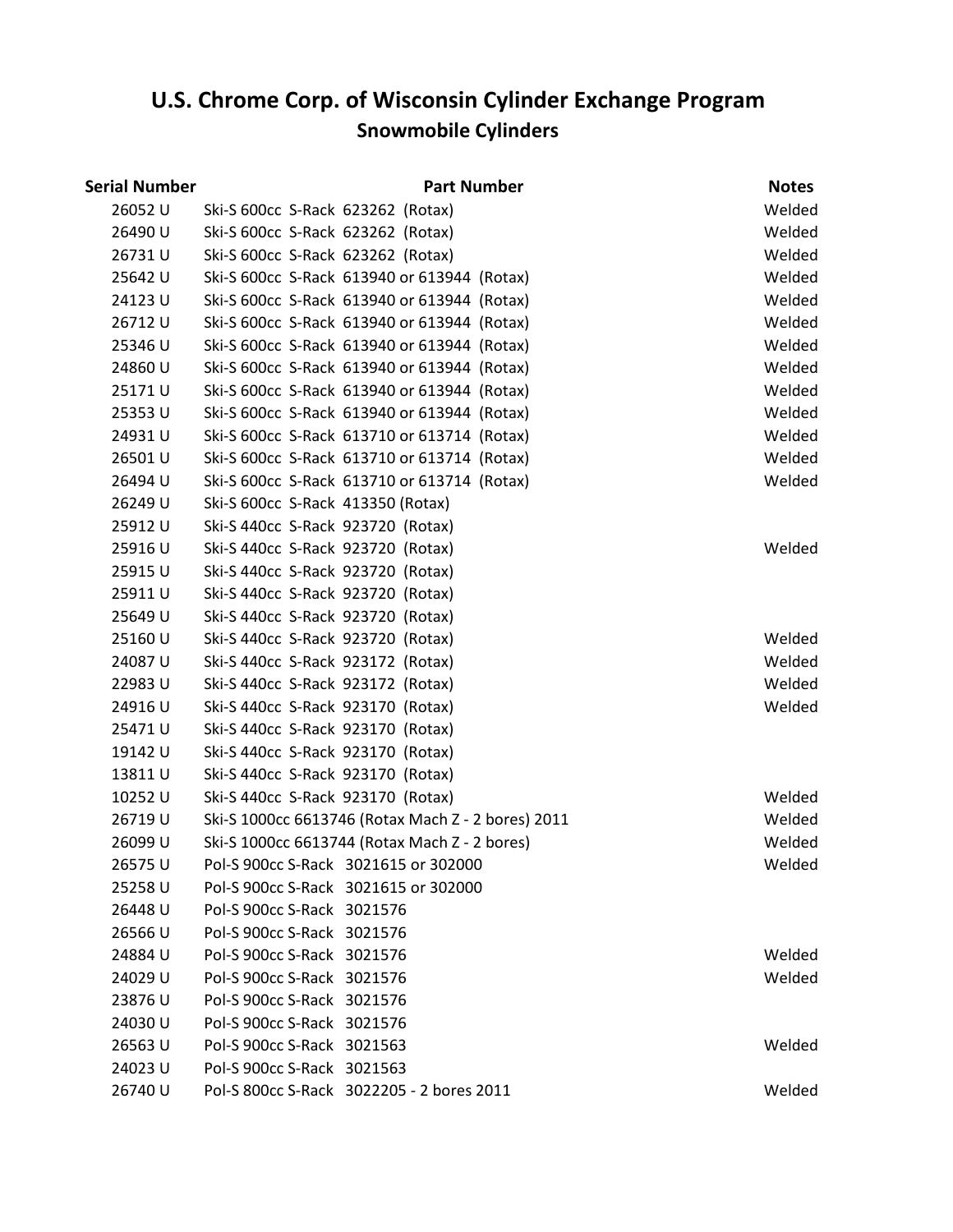| Serial Number | <b>Part Number</b>                                | <b>Notes</b> |
|---------------|---------------------------------------------------|--------------|
| 26838 URec    | Pol-S 800cc S-Rack 3021843 - 2 bores              |              |
| 26911U        | Pol-S 800cc S-Rack 3021843 - 2 bores              |              |
| 25816U        | Pol-S 800cc S-Rack 3021843 - 2 bores              | Welded       |
| 26692 U       | Pol-S 800cc S-Rack 3021843 - 2 bores              | Welded       |
| 24144 U       | Pol-S 800cc D-Rack EC80PL                         |              |
| 23976U        | Pol-S 800cc D-Rack EC80PL                         |              |
| 23977 U       | Pol-S 800cc D-Rack EC80PL                         |              |
| 18623U        | Pol-S 800cc D-Rack EC80PL                         | Welded       |
| 18618U        | Pol-S 800cc D-Rack EC80PL                         | Welded       |
| 26265U        | Pol-S 800cc D-Rack 3021329 or 3021339 - 2 exh B/H | Welded       |
| 26171U        | Pol-S 800cc D-Rack 3021329 or 3021339 - 2 exh B/H |              |
| 26730 U       | Pol-S 800cc D-Rack 3021329 or 3021339 - 2 exh B/H |              |
| 26645 U       | Pol-S 800cc D-Rack 3021329 or 3021339 - 2 exh B/H |              |
| 26728 U       | Pol-S 800cc D-Rack 3021329 or 3021339 - 2 exh B/H |              |
| 24688U        | Pol-S 800cc D-Rack 3021329 or 3021339 - 2 exh B/H | Welded       |
| 25156 U       | Pol-S 800cc D-Rack 3021329 or 3021339 - 2 exh B/H | Welded       |
| 26523 U       | Pol-S 800cc D-Rack 3021202 or 3021338             | Welded       |
| 26585U        | Pol-S 800cc D-Rack 3021202 or 3021338             |              |
| 26114U        | Pol-S 800cc D-Rack 3021202 or 3021338             | Welded       |
| 25906 U       | Pol-S 800cc D-Rack 3021202 or 3021338             |              |
| 26702 U       | Pol-S 800cc D-Rack 3021064                        | Welded       |
| 15218U        | Pol-S 700cc S-Rack EC70PL                         |              |
| 26697U        | Pol-S 700cc S-Rack 3021562                        | Welded       |
| 26698 U       | Pol-S 700cc S-Rack 3021562                        |              |
| 22961U        | Pol-S 700cc S-Rack 3021562                        | Welded       |
| 22887U        | Pol-S 700cc S-Rack 3021562                        |              |
| 26913 U       | Pol-S 700cc D-Rack/P01 3021767                    |              |
| 25261U        | Pol-S 700cc D-Rack/P01 3021367                    | Welded       |
| 26386U        | Pol-S 700cc D-Rack/P01 3021203 or 3021340         | Welded       |
| 26818 U       | Pol-S 700cc D-Rack/P01 5131824                    |              |
| 26819 U       | Pol-S 700cc D-Rack/P01 5131824                    |              |
| 26839 U       | Pol-S 700cc D-Rack/P01<br>5131824                 |              |
| 26892 U       | Pol-S 700cc D-Rack/P01<br>5131824                 |              |
| 26169 U       | Pol-S 700cc D-Rack/P01<br>5131824                 | Welded       |
| 25239 U       | Pol-S 700cc D-Rack/P01<br>5131824                 | Welded       |
| 25918U        | Pol-S 700cc D-Rack/P01<br>5131824                 |              |
| 25994 U       | Pol-S 700cc D-Rack/P01<br>5131824                 | Welded       |
| 25354 U       | Pol-S 700cc D-Rack/P01<br>5131824                 | Welded       |
| 25913U        | Pol-S 700cc D-Rack/P01<br>5131824                 | Welded       |
| 25920 U       | Pol-S 700cc D-Rack/P01 5131824                    |              |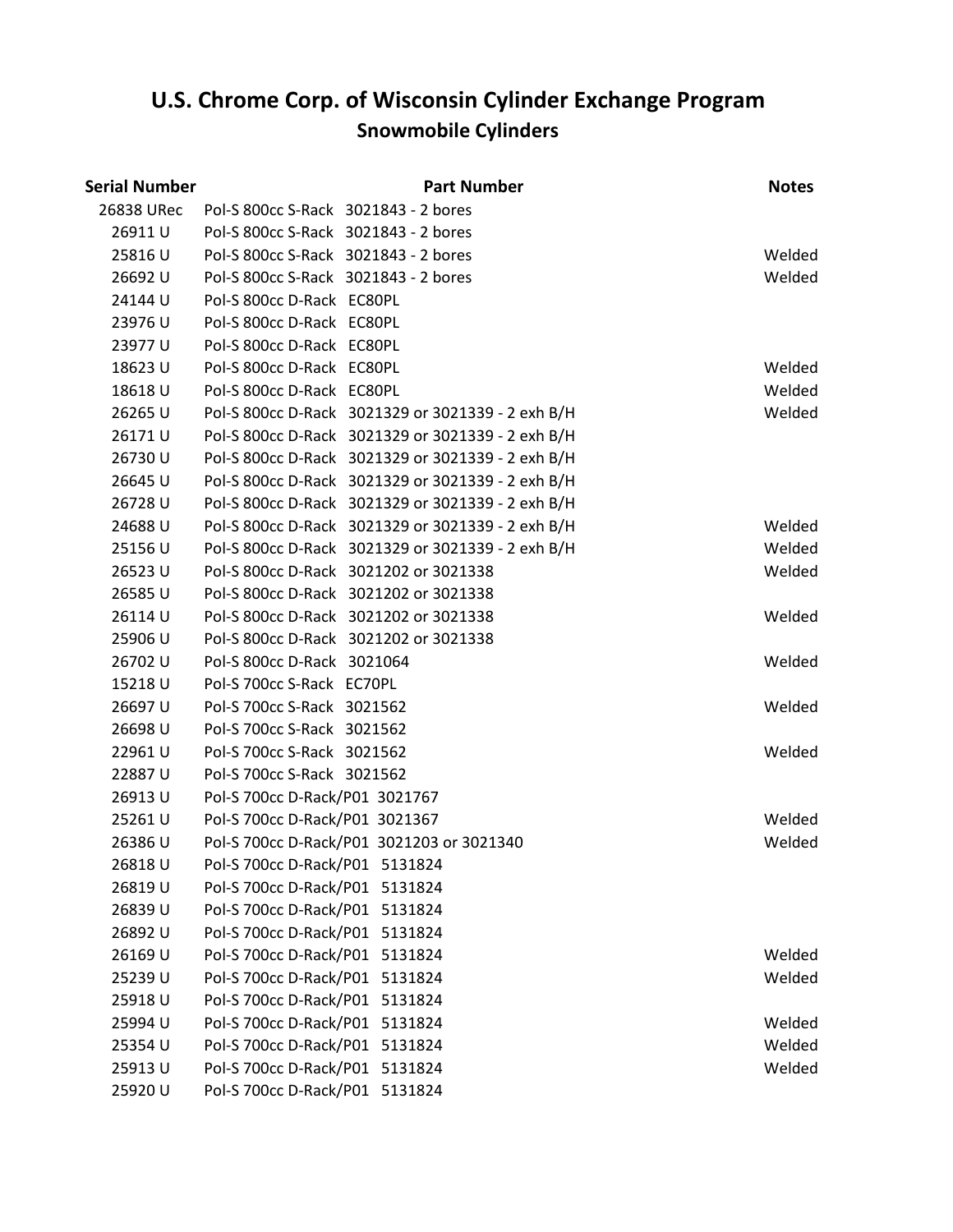| Serial Number |                                       | <b>Part Number</b> | <b>Notes</b> |
|---------------|---------------------------------------|--------------------|--------------|
| 26016U        | Pol-S 700cc D-Rack/P01 5131824        |                    |              |
| 23774 U       | Pol-S 700cc D-Rack/P01 5131824        |                    |              |
| 26845 U       | Pol-S 700cc D-Rack/P01 3021866        |                    |              |
| 26531U        | Pol-S 700cc D-Rack/NPs 5131220        |                    | Welded       |
| 26693U        | Pol-S 700cc D-Rack/NPs 5131220        |                    | Welded       |
| 23601U        | Pol-S 700cc D-Rack/NPs 5131220        |                    | Welded       |
| 23757 U       | Pol-S 700cc D-Rack/NPs 5131220        |                    | Welded       |
| 23481U        | Pol-S 700cc D-Rack/NPs 5131220        |                    |              |
| 22147U        | Pol-S 700cc D-Rack/NPs 5131220        |                    | Welded       |
| 22441 U       | Pol-S 700cc D-Rack/NPs 5131220        |                    | Welded       |
| 20623U        | Pol-S 700cc D-Rack/NPs 5131220        |                    | Welded       |
| 23680 U       | Pol-S 680cc Si-Rack EC68PL            |                    | Welded       |
| 23420 U       | Pol-S 680cc Si-Rack EC68PL            |                    |              |
| 23421 U       | Pol-S 680cc Si-Rack EC68PL            |                    |              |
| 23422 U       | Pol-S 680cc Si-Rack EC68PL            |                    |              |
| 23689 U       | Pol-S 680cc Si-Rack EC68PL            |                    |              |
| 23695U        | Pol-S 680cc Si-Rack EC68PL            |                    |              |
| 24141U        | Pol-S 680cc S-Rack EC68PL03           |                    | Welded       |
| 26301U        | Pol-S 680cc S-Rack EC68PL03           |                    |              |
| 23685U        | Pol-S 600cc S-Rack EC59PL             |                    |              |
| 23691U        | Pol-S 600cc S-Rack EC59PL             |                    |              |
| 23054 U       | Pol-S 600cc S-Rack EC59PL             |                    |              |
| 21513U        | Pol-S 600cc S-Rack EC59PL             |                    |              |
| 21514 U       | Pol-S 600cc S-Rack EC59PL             |                    | Welded       |
| 21521U        | Pol-S 600cc S-Rack EC59PL             |                    |              |
| 23019 U       | Pol-S 600cc S-Rack EC59PL             |                    |              |
| 23021U        | Pol-S 600cc S-Rack EC59PL             |                    |              |
| 25074 U       | Pol-S 600cc S-Rack 3022102            |                    | Welded       |
| 26816U        | Pol-S 600cc S-Rack 3021718            |                    |              |
| 26841U        | Pol-S 600cc S-Rack 3021718            |                    |              |
| 26473 U       | Pol-S 600cc S-Rack 3021718            |                    | Welded       |
| 26668U        | Pol-S 600cc S-Rack 3021718            |                    | Welded       |
| 26678 U       | Pol-S 600cc S-Rack 3021718            |                    | Welded       |
| 26519U        | Pol-S 600cc S-Rack 3021718            |                    | Welded       |
| 26720 U       | Pol-S 600cc S-Rack 3021718            |                    | Welded       |
| 26536U        | Pol-S 600cc S-Rack 3021718            |                    | Welded       |
| 26643 U       | Pol-S 600cc S-Rack 3021718            |                    | Welded       |
| 26670 U       | Pol-S 600cc S-Rack 3021718            |                    |              |
| 26705 U       | Pol-S 600cc S-Rack 3021257 or 3021333 |                    | Welded       |
| 26727U        | Pol-S 600cc S-Rack 3021257 or 3021333 |                    | Welded       |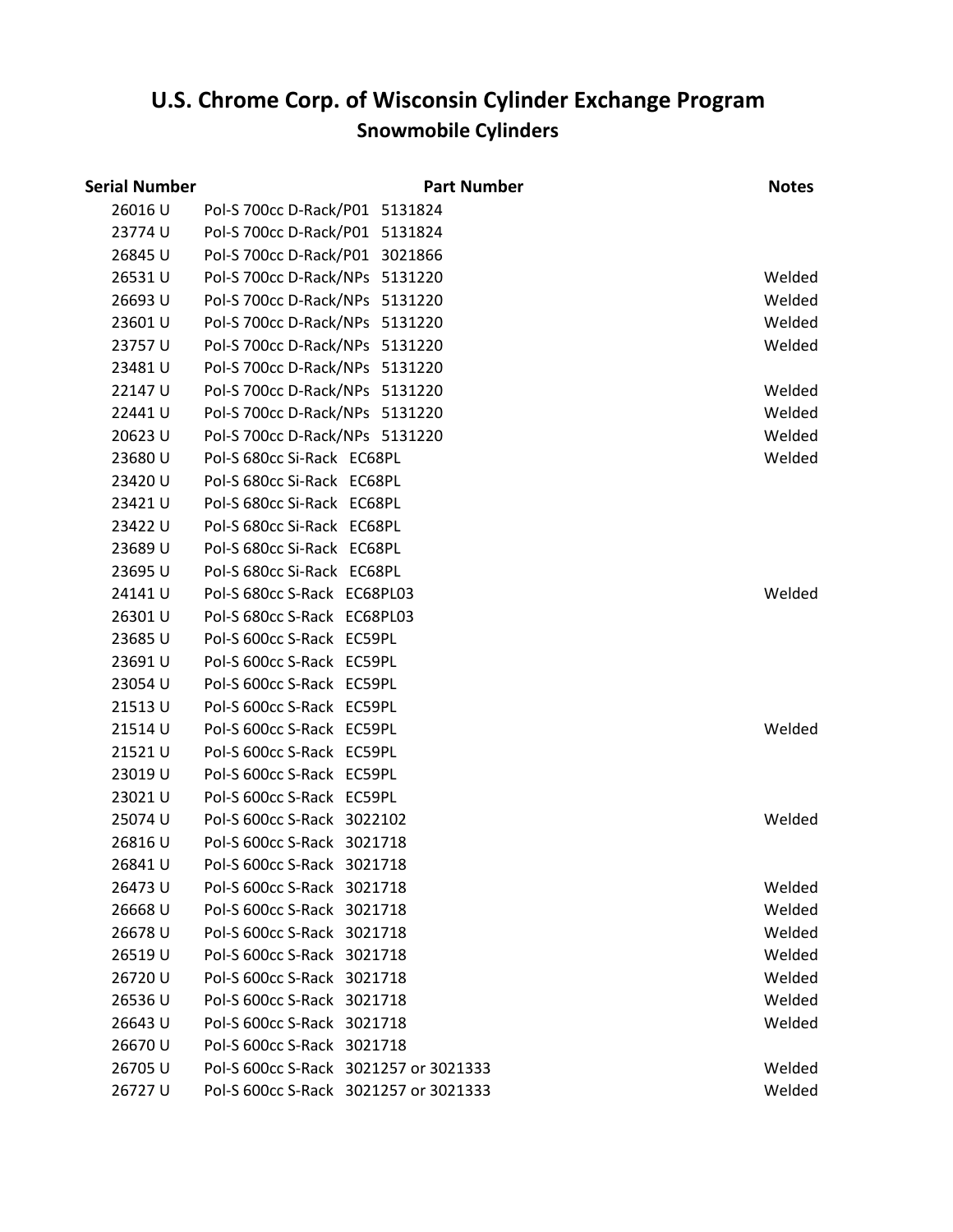| Serial Number |                                    | <b>Part Number</b>                         | <b>Notes</b> |
|---------------|------------------------------------|--------------------------------------------|--------------|
| 26535U        |                                    | Pol-S 600cc S-Rack 3021257 or 3021333      | Welded       |
| 26954 u       | Pol-S 600cc S-Rack 3021087         |                                            |              |
| 23552 U       | Pol-S 600cc S-Rack 3021087         |                                            | Welded       |
| 23692 U       | Pol-S 600cc S-Rack 3021087         |                                            |              |
| 25050 U       | Pol-S 600cc S-Rack 3021008         |                                            |              |
| 24005 U       | Pol-S 600cc S-Rack 3021008         |                                            | Welded       |
| 24438 U       | Pol-S 600cc S-Rack 3021008         |                                            |              |
| 22747 U       | Pol-S 600cc S-Rack 3021008         |                                            | Welded       |
| 22177 U       | Pol-S 600cc S-Rack 3021008         |                                            |              |
| 22846 U       | Pol-S 600cc S-Rack 3021008         |                                            |              |
| 22898U        | Pol-S 600cc S-Rack 3021008         |                                            |              |
| 26242 U       | Pol-S 550cc S-Rack EC55PM          |                                            | Welded       |
| 26450 U       | Pol-S 550cc S-Rack EC55PM          |                                            | Welded       |
| 26564 U       | Pol-S 550cc S-Rack EC55PM          |                                            |              |
| 26684 U       | Pol-S 500cc S-Rack 3021334         |                                            | Welded       |
| 26528 U       | Pol-S 500cc S-Rack 3021334         |                                            | Welded       |
| 26565 U       | Pol-S 500cc S-Rack 3021334         |                                            |              |
| 25600 U       | Pol-S 500cc S-Rack 3021334         |                                            | Welded       |
| 25644 U       | Pol-S 500cc S-Rack 3021334         |                                            | Welded       |
| 25244 U       | Pol-S 500cc S-Rack 3021334         |                                            |              |
| 23782 U       | Pol-S 500cc S-Rack 3021334         |                                            |              |
| 26632U        | Pol-S 500cc S-Rack 3021256         |                                            |              |
| 26633U        | Pol-S 500cc S-Rack 3021256         |                                            |              |
| 23833 U       | Pol-S 500cc S-Rack 3021256         |                                            |              |
| 26653U        |                                    | Pol-S 500cc S-Rack 3021029 or 3021185      |              |
| 25154 U       |                                    | Pol-S 500cc S-Rack 3021029 or 3021185      | Welded       |
| 9390 U        |                                    | Pol-S 500cc S-Rack 3021029 or 3021185      |              |
| 25782 U       |                                    | Pol-S 440cc S-Rack EC45PM02 - fan cooled   | Welded       |
| 20619 U       |                                    | Pol-S 440cc S-Rack EC45PM02 - fan cooled   | Welded       |
| 16859 U       |                                    | Pol-S 440cc S-Rack EC45PM02 - fan cooled   |              |
| 25149 U       | Pol-S 440cc S-Rack 3021304 - valve |                                            |              |
| 23854 U       | Pol-S 440cc S-Rack 3021304 - valve |                                            | Welded       |
| 22190 U       | Pol-S 440cc S-Rack 3021304 - valve |                                            |              |
| 22185 U       | Pol-S 440cc S-Rack 3021204 - valve |                                            | Welded       |
| 22021U        | Pol-S 440cc S-Rack 3021204 - valve |                                            | Welded       |
| 20888U        | Pol-S 440cc S-Rack 3021204 - valve |                                            | Welded       |
| 26028 U       | Pol-S 440cc S-Rack 3021121         |                                            | Welded       |
| 20027 U       | Pol-S 440cc S-Rack 3021011         |                                            |              |
| 20028 U       | Pol-S 440cc S-Rack 3021011         |                                            |              |
| 22969 U       |                                    | Arc-S 900cc T-Rack No Cast - Liquid Cooled |              |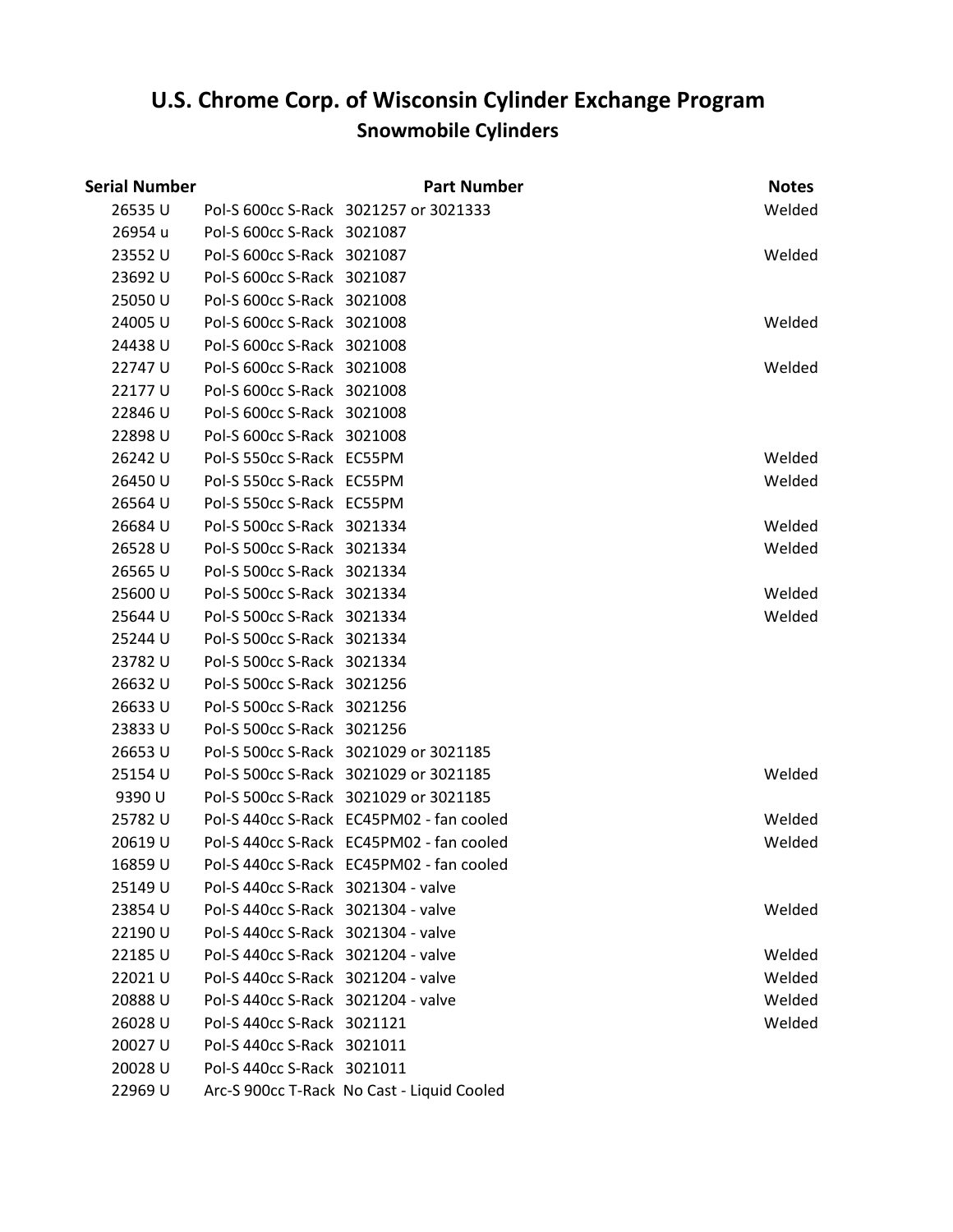| <b>Serial Number</b> |                                   | <b>Part Number</b>                         | <b>Notes</b> |
|----------------------|-----------------------------------|--------------------------------------------|--------------|
| 22970 U              |                                   | Arc-S 900cc T-Rack No Cast - Liquid Cooled |              |
| 26186U               | Arc-S 900cc T-Rack 88J5 Valve     |                                            |              |
| 26687U               | Arc-S 900cc T-Rack 88J5 Valve     |                                            | Welded       |
| 26609 U              | Arc-S 900cc T-Rack 88J5 Valve     |                                            | Welded       |
| 25677 U              | Arc-S 800cc T-Rack No cast        |                                            | Welded       |
| 26409 U              | Arc-S 800cc T-Rack No cast        |                                            | Welded       |
| 26070 U              | Arc-S 800cc T-Rack No cast        |                                            | Welded       |
| 25656U               | Arc-S 800cc T-Rack No cast        |                                            | Welded       |
| 25613U               | Arc-S 800cc T-Rack B/B 88J1 Valve |                                            |              |
| 23683 U              | Arc-S 800cc T-Rack B/B 88J1 Valve |                                            |              |
| 20690 U              | Arc-S 800cc T-Rack 91B1           |                                            |              |
| 20966 U              | Arc-S 800cc T-Rack 91B1           |                                            |              |
| 25772 U              | Arc-S 800cc T-Rack 88J3 Valve     |                                            |              |
| 25789 U              | Arc-S 800cc T-Rack 88J3 Valve     |                                            |              |
| 25510U               | Arc-S 800cc T-Rack 88J3 Valve     |                                            |              |
| 23442 U              | Arc-S 800cc T-Rack 88J3 Valve     |                                            |              |
| 23650 U              | Arc-S 800cc T-Rack 88J3 Valve     |                                            |              |
| 25621 U              | Arc-S 800cc T-Rack 88J1 Valve     |                                            |              |
| 25251U               | Arc-S 800cc T-Rack 88J1 Valve     |                                            |              |
| 25544 U              | Arc-S 800cc T-Rack 88J1 Valve     |                                            |              |
| 24385U               | Arc-S 800cc T-Rack 88J1 Valve     |                                            |              |
| 23563 U              | Arc-S 800cc T-Rack 88J1 Valve     |                                            | Welded       |
| 22809 U              | Arc-S 800cc T-Rack 88J1 Valve     |                                            | Welded       |
| 21010U               | Arc-S 800cc T-Rack 88J1 Valve     |                                            |              |
| 21285 U              | Arc-S 800cc T-Rack 88J1 Valve     |                                            |              |
| 26932 U              | Arc-S 800cc S-Rack 98B4           |                                            |              |
| 26458 U              | Arc-S 800cc S-Rack 98B4           |                                            | Welded       |
| 26403 U              | Arc-S 800cc S-Rack 98B4           |                                            | Welded       |
| 26597U               | Arc-S 800cc S-Rack 98B4           |                                            | Welded       |
| 26408 U              | Arc-S 800cc S-Rack 98B4           |                                            | Welded       |
| 25023 U              | Arc-S 800cc S-Rack 98B4           |                                            | Welded       |
| 26581U               | Arc-S 800cc S-Rack 98B4           |                                            | Welded       |
| 26626 U              | Arc-S 800cc S-Rack 98B4           |                                            | Welded       |
| 26116 U              | Arc-S 800cc S-Rack 98B4           |                                            | Welded       |
| 26923U               | Arc-S 800cc S-Rack 98B0           |                                            |              |
| 26924 U              | Arc-S 800cc S-Rack 98B0           |                                            |              |
| 26933U               | Arc-S 800cc S-Rack 98B0           |                                            |              |
| 26559 U              | Arc-S 800cc S-Rack 98B0           |                                            | Welded       |
| 26513U               | Arc-S 800cc S-Rack 98B0           |                                            | Welded       |
| 26553U               | Arc-S 800cc S-Rack 98B0           |                                            |              |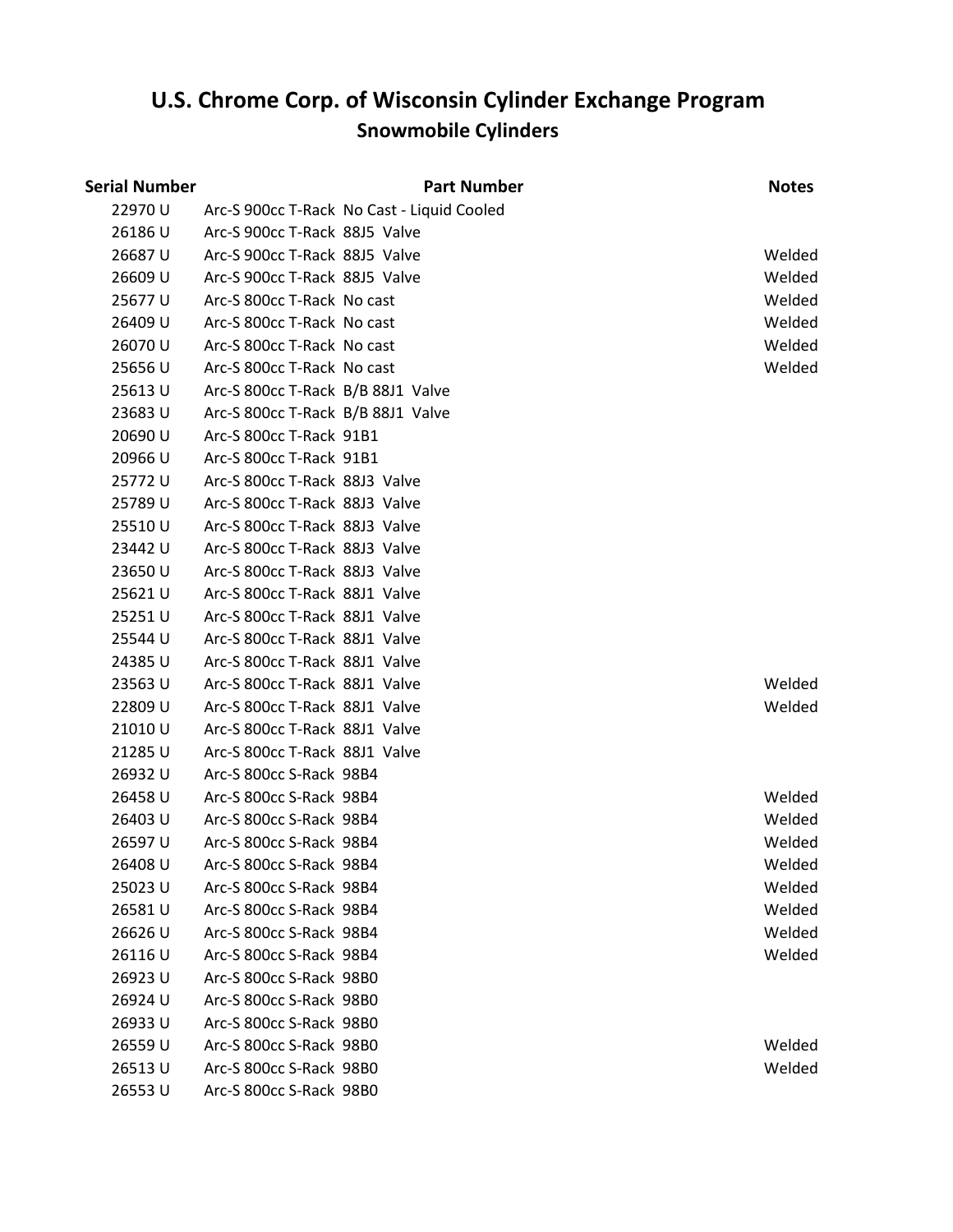|               | <b>Part Number</b> | <b>Notes</b>                                                                                                                                                                                                                                                                                                                                                                                                                                                                                                                                                                                                                                                                                                                                                                                                                                                                                                                                                                                                                                                                                                                                                                                                                                                                                                                                                                                                                                                             |
|---------------|--------------------|--------------------------------------------------------------------------------------------------------------------------------------------------------------------------------------------------------------------------------------------------------------------------------------------------------------------------------------------------------------------------------------------------------------------------------------------------------------------------------------------------------------------------------------------------------------------------------------------------------------------------------------------------------------------------------------------------------------------------------------------------------------------------------------------------------------------------------------------------------------------------------------------------------------------------------------------------------------------------------------------------------------------------------------------------------------------------------------------------------------------------------------------------------------------------------------------------------------------------------------------------------------------------------------------------------------------------------------------------------------------------------------------------------------------------------------------------------------------------|
|               |                    |                                                                                                                                                                                                                                                                                                                                                                                                                                                                                                                                                                                                                                                                                                                                                                                                                                                                                                                                                                                                                                                                                                                                                                                                                                                                                                                                                                                                                                                                          |
|               |                    | Welded                                                                                                                                                                                                                                                                                                                                                                                                                                                                                                                                                                                                                                                                                                                                                                                                                                                                                                                                                                                                                                                                                                                                                                                                                                                                                                                                                                                                                                                                   |
|               |                    | Welded                                                                                                                                                                                                                                                                                                                                                                                                                                                                                                                                                                                                                                                                                                                                                                                                                                                                                                                                                                                                                                                                                                                                                                                                                                                                                                                                                                                                                                                                   |
|               |                    | Welded                                                                                                                                                                                                                                                                                                                                                                                                                                                                                                                                                                                                                                                                                                                                                                                                                                                                                                                                                                                                                                                                                                                                                                                                                                                                                                                                                                                                                                                                   |
|               |                    |                                                                                                                                                                                                                                                                                                                                                                                                                                                                                                                                                                                                                                                                                                                                                                                                                                                                                                                                                                                                                                                                                                                                                                                                                                                                                                                                                                                                                                                                          |
|               |                    |                                                                                                                                                                                                                                                                                                                                                                                                                                                                                                                                                                                                                                                                                                                                                                                                                                                                                                                                                                                                                                                                                                                                                                                                                                                                                                                                                                                                                                                                          |
|               |                    |                                                                                                                                                                                                                                                                                                                                                                                                                                                                                                                                                                                                                                                                                                                                                                                                                                                                                                                                                                                                                                                                                                                                                                                                                                                                                                                                                                                                                                                                          |
|               |                    |                                                                                                                                                                                                                                                                                                                                                                                                                                                                                                                                                                                                                                                                                                                                                                                                                                                                                                                                                                                                                                                                                                                                                                                                                                                                                                                                                                                                                                                                          |
|               |                    |                                                                                                                                                                                                                                                                                                                                                                                                                                                                                                                                                                                                                                                                                                                                                                                                                                                                                                                                                                                                                                                                                                                                                                                                                                                                                                                                                                                                                                                                          |
|               |                    |                                                                                                                                                                                                                                                                                                                                                                                                                                                                                                                                                                                                                                                                                                                                                                                                                                                                                                                                                                                                                                                                                                                                                                                                                                                                                                                                                                                                                                                                          |
|               |                    |                                                                                                                                                                                                                                                                                                                                                                                                                                                                                                                                                                                                                                                                                                                                                                                                                                                                                                                                                                                                                                                                                                                                                                                                                                                                                                                                                                                                                                                                          |
|               |                    |                                                                                                                                                                                                                                                                                                                                                                                                                                                                                                                                                                                                                                                                                                                                                                                                                                                                                                                                                                                                                                                                                                                                                                                                                                                                                                                                                                                                                                                                          |
|               |                    | Welded                                                                                                                                                                                                                                                                                                                                                                                                                                                                                                                                                                                                                                                                                                                                                                                                                                                                                                                                                                                                                                                                                                                                                                                                                                                                                                                                                                                                                                                                   |
|               |                    | welded                                                                                                                                                                                                                                                                                                                                                                                                                                                                                                                                                                                                                                                                                                                                                                                                                                                                                                                                                                                                                                                                                                                                                                                                                                                                                                                                                                                                                                                                   |
|               |                    | Welded                                                                                                                                                                                                                                                                                                                                                                                                                                                                                                                                                                                                                                                                                                                                                                                                                                                                                                                                                                                                                                                                                                                                                                                                                                                                                                                                                                                                                                                                   |
|               |                    | Welded                                                                                                                                                                                                                                                                                                                                                                                                                                                                                                                                                                                                                                                                                                                                                                                                                                                                                                                                                                                                                                                                                                                                                                                                                                                                                                                                                                                                                                                                   |
|               |                    |                                                                                                                                                                                                                                                                                                                                                                                                                                                                                                                                                                                                                                                                                                                                                                                                                                                                                                                                                                                                                                                                                                                                                                                                                                                                                                                                                                                                                                                                          |
|               |                    | Welded                                                                                                                                                                                                                                                                                                                                                                                                                                                                                                                                                                                                                                                                                                                                                                                                                                                                                                                                                                                                                                                                                                                                                                                                                                                                                                                                                                                                                                                                   |
|               |                    | Welded                                                                                                                                                                                                                                                                                                                                                                                                                                                                                                                                                                                                                                                                                                                                                                                                                                                                                                                                                                                                                                                                                                                                                                                                                                                                                                                                                                                                                                                                   |
|               |                    |                                                                                                                                                                                                                                                                                                                                                                                                                                                                                                                                                                                                                                                                                                                                                                                                                                                                                                                                                                                                                                                                                                                                                                                                                                                                                                                                                                                                                                                                          |
|               |                    |                                                                                                                                                                                                                                                                                                                                                                                                                                                                                                                                                                                                                                                                                                                                                                                                                                                                                                                                                                                                                                                                                                                                                                                                                                                                                                                                                                                                                                                                          |
|               |                    |                                                                                                                                                                                                                                                                                                                                                                                                                                                                                                                                                                                                                                                                                                                                                                                                                                                                                                                                                                                                                                                                                                                                                                                                                                                                                                                                                                                                                                                                          |
|               |                    | Welded                                                                                                                                                                                                                                                                                                                                                                                                                                                                                                                                                                                                                                                                                                                                                                                                                                                                                                                                                                                                                                                                                                                                                                                                                                                                                                                                                                                                                                                                   |
|               |                    | Welded                                                                                                                                                                                                                                                                                                                                                                                                                                                                                                                                                                                                                                                                                                                                                                                                                                                                                                                                                                                                                                                                                                                                                                                                                                                                                                                                                                                                                                                                   |
|               |                    |                                                                                                                                                                                                                                                                                                                                                                                                                                                                                                                                                                                                                                                                                                                                                                                                                                                                                                                                                                                                                                                                                                                                                                                                                                                                                                                                                                                                                                                                          |
|               |                    |                                                                                                                                                                                                                                                                                                                                                                                                                                                                                                                                                                                                                                                                                                                                                                                                                                                                                                                                                                                                                                                                                                                                                                                                                                                                                                                                                                                                                                                                          |
|               |                    |                                                                                                                                                                                                                                                                                                                                                                                                                                                                                                                                                                                                                                                                                                                                                                                                                                                                                                                                                                                                                                                                                                                                                                                                                                                                                                                                                                                                                                                                          |
|               |                    | Welded                                                                                                                                                                                                                                                                                                                                                                                                                                                                                                                                                                                                                                                                                                                                                                                                                                                                                                                                                                                                                                                                                                                                                                                                                                                                                                                                                                                                                                                                   |
|               |                    |                                                                                                                                                                                                                                                                                                                                                                                                                                                                                                                                                                                                                                                                                                                                                                                                                                                                                                                                                                                                                                                                                                                                                                                                                                                                                                                                                                                                                                                                          |
|               |                    | Welded                                                                                                                                                                                                                                                                                                                                                                                                                                                                                                                                                                                                                                                                                                                                                                                                                                                                                                                                                                                                                                                                                                                                                                                                                                                                                                                                                                                                                                                                   |
|               |                    | Welded                                                                                                                                                                                                                                                                                                                                                                                                                                                                                                                                                                                                                                                                                                                                                                                                                                                                                                                                                                                                                                                                                                                                                                                                                                                                                                                                                                                                                                                                   |
|               |                    | Welded                                                                                                                                                                                                                                                                                                                                                                                                                                                                                                                                                                                                                                                                                                                                                                                                                                                                                                                                                                                                                                                                                                                                                                                                                                                                                                                                                                                                                                                                   |
|               |                    | Welded                                                                                                                                                                                                                                                                                                                                                                                                                                                                                                                                                                                                                                                                                                                                                                                                                                                                                                                                                                                                                                                                                                                                                                                                                                                                                                                                                                                                                                                                   |
|               |                    | Welded                                                                                                                                                                                                                                                                                                                                                                                                                                                                                                                                                                                                                                                                                                                                                                                                                                                                                                                                                                                                                                                                                                                                                                                                                                                                                                                                                                                                                                                                   |
|               |                    | Welded                                                                                                                                                                                                                                                                                                                                                                                                                                                                                                                                                                                                                                                                                                                                                                                                                                                                                                                                                                                                                                                                                                                                                                                                                                                                                                                                                                                                                                                                   |
|               |                    |                                                                                                                                                                                                                                                                                                                                                                                                                                                                                                                                                                                                                                                                                                                                                                                                                                                                                                                                                                                                                                                                                                                                                                                                                                                                                                                                                                                                                                                                          |
|               |                    |                                                                                                                                                                                                                                                                                                                                                                                                                                                                                                                                                                                                                                                                                                                                                                                                                                                                                                                                                                                                                                                                                                                                                                                                                                                                                                                                                                                                                                                                          |
|               |                    |                                                                                                                                                                                                                                                                                                                                                                                                                                                                                                                                                                                                                                                                                                                                                                                                                                                                                                                                                                                                                                                                                                                                                                                                                                                                                                                                                                                                                                                                          |
|               |                    |                                                                                                                                                                                                                                                                                                                                                                                                                                                                                                                                                                                                                                                                                                                                                                                                                                                                                                                                                                                                                                                                                                                                                                                                                                                                                                                                                                                                                                                                          |
|               |                    | Welded                                                                                                                                                                                                                                                                                                                                                                                                                                                                                                                                                                                                                                                                                                                                                                                                                                                                                                                                                                                                                                                                                                                                                                                                                                                                                                                                                                                                                                                                   |
| Serial Number |                    | Arc-S 800cc S-Rack 98B0<br>Arc-S 800cc S-Rack 98B0<br>Arc-S 800cc S-Rack 98B0<br>Arc-S 800cc S-Rack 98B0<br>Arc-S 700cc D-Rack No Cast - Wide Ext Flute<br>Arc-S 700cc D-Rack No Cast - Wide Ext Flute<br>Arc-S 700cc D-Rack No Cast - Wide Ext Flute<br>Arc-S 700cc D-Rack No Cast - Wide Ext Flute<br>Arc-S 700cc D-Rack No Cast - Thin Ext Flute<br>Arc-S 700cc D-Rack No Cast - Thin Ext Flute<br>Arc-S 700cc D-Rack No Cast - Thin Ext Flute<br>Arc-S 700cc D-Rack No Cast - Thin Ext Flute<br>Arc-S 700cc D-Rack No Cast - Thin Ext Flute<br>Arc-S 700cc D-Rack No Cast - Thin Ext Flute<br>Arc-S 700cc D-Rack 96B1<br>Arc-S 700cc D-Rack 96B1<br>Arc-S 650cc D-Rack No Cast - Liquid Cooled<br>Arc-S 600cc S-Rack 96B0 Valve<br>Arc-S 600cc S-Rack 96B0 Valve<br>Arc-S 600cc S-Rack 96B0 Valve<br>Arc-S 600cc S-Rack 96B0 Valve<br>Arc-S 600cc S-Rack 96B0 Valve<br>Arc-S 600cc S-Rack 96B0 Valve<br>Arc-S 600cc S-Rack 96B0 Valve<br>Arc-S 600cc S-Rack 96B0 Valve<br>Arc-S 600cc S-Rack 96B0 Valve<br>Arc-S 600cc S-Rack 96B0 Valve<br>Arc-S 600cc S-Rack 88BA Valve<br>Arc-S 600cc S-Rack 88BA Valve<br>Arc-S 600cc S-Rack 88BA Valve<br>Arc-S 600cc S-Rack 88BA Valve<br>Arc-S 600cc S-Rack 88BA Valve<br>Arc-S 600cc S-Rack 88BA Valve<br>Arc-S 600cc S-Rack 88B6 Non Valve<br>Arc-S 600cc S-Rack 88B6 Non Valve<br>Arc-S 600cc S-Rack (ZRT)<br>Arc-S 600cc S-Rack (ZRT)<br>Arc-S 600cc S-Rack (ZRT)<br>Arc-S 600cc S-Rack (ZRT)<br>Arc-S 600cc S-Rack (ZRT) |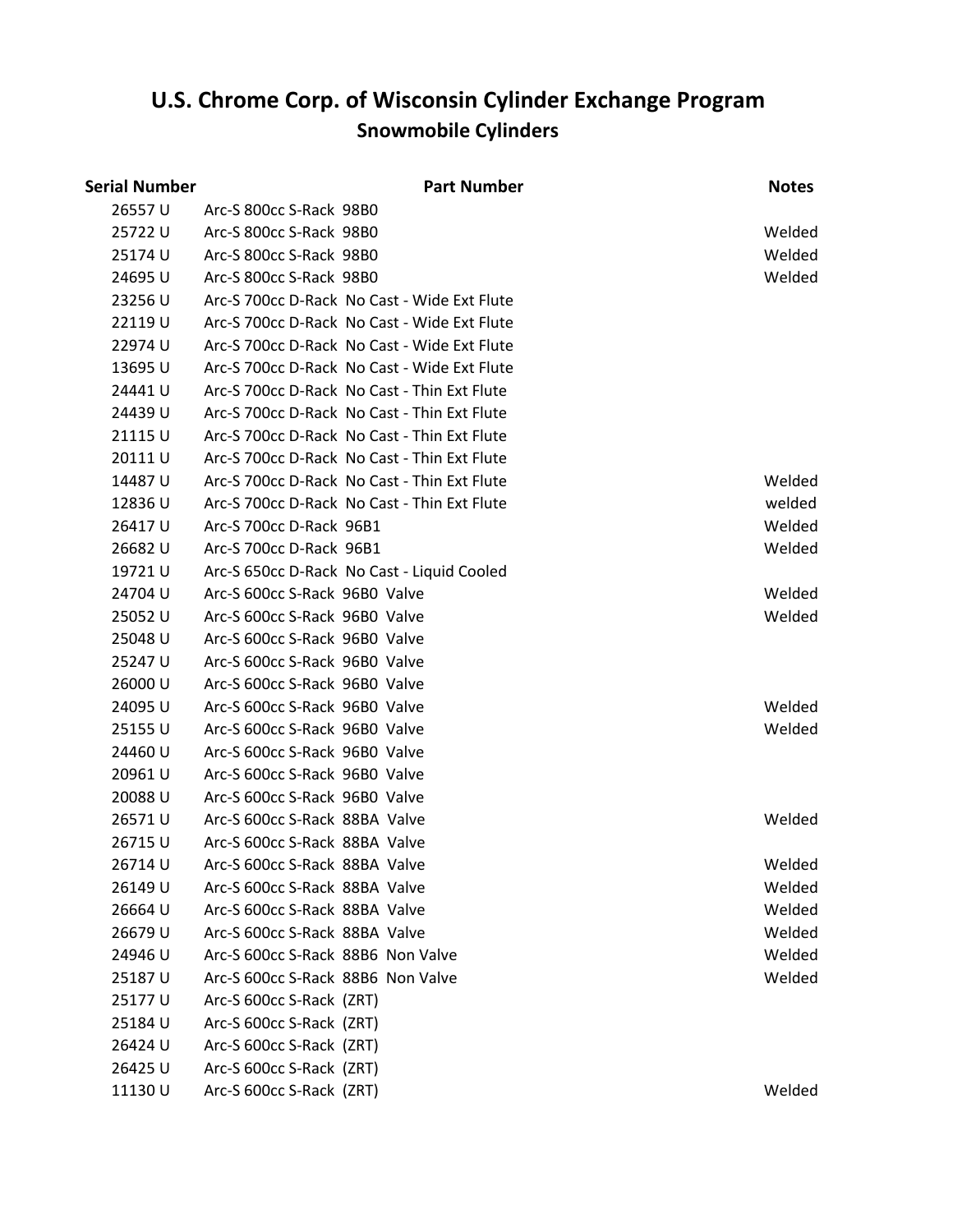# **Snowmobile Cylinders U.S. Chrome Corp. of Wisconsin Cylinder Exchange Program**

| Serial Number |                                    | <b>Part Number</b>                              | <b>Notes</b> |
|---------------|------------------------------------|-------------------------------------------------|--------------|
| 25235U        | Arc-S 600cc D-Rack 88B6 Non Valve  |                                                 |              |
| 25234 U       | Arc-S 600cc D-Rack 88B6 Non Valve  |                                                 |              |
| 23964 U       | Arc-S 580cc D-Rack Triple Exhaust  |                                                 | Welded       |
| 22118U        | Arc-S 580cc D-Rack Triple Exhaust  |                                                 |              |
| 22540 U       | Arc-S 580cc D-Rack Triple Exhaust  |                                                 |              |
| 22916U        | Arc-S 580cc D-Rack Triple Exhaust  |                                                 |              |
| 22263U        | Arc-S 580cc D-Rack Single Exhaust  |                                                 |              |
| 18231U        | Arc-S 580cc D-Rack Single Exhaust  |                                                 | Welded       |
| 17134 U       | Arc-S 580cc D-Rack Single Exhaust  |                                                 |              |
| 26749 U       | Arc-S 570cc D-Rack 94B0 Fan Cooled |                                                 |              |
| 26113U        | Arc-S 570cc D-Rack 94B0 Fan Cooled |                                                 | Welded       |
| 26540 U       | Arc-S 570cc D-Rack 94B0 Fan Cooled |                                                 | Welded       |
| 26542 U       | Arc-S 570cc D-Rack 94B0 Fan Cooled |                                                 |              |
| 23429 U       |                                    | Arc-S 550cc S-Rack No Cast - Liquid Cooled      |              |
| 22897U        |                                    | Arc-S 550cc S-Rack No Cast - Liquid Cooled      | Welded       |
| 22990 U       |                                    | Arc-S 550cc S-Rack No Cast - Liquid Cooled      |              |
| 22967 U       |                                    | Arc-S 550cc S-Rack No Cast - Liquid Cooled      |              |
| 475 U         |                                    | Arc-S 500cc S-Rack No Cast - Liquid Cooled      | Welded       |
| 26756U        | Arc-S 500cc S-Rack 95B2 Non-Valve  |                                                 |              |
| 26757U        | Arc-S 500cc S-Rack 95B2 Non-Valve  |                                                 |              |
| 23760 U       |                                    | Arc-S 500cc S-Rack 88B5 (exh mtg holes angled)  | Welded       |
| 24693U        |                                    | Arc-S 500cc S-Rack 88B5 (exh mtg holes angled)  | Welded       |
| 25183U        |                                    | Arc-S 500cc S-Rack 88B5 (exh mtg holes angled)  |              |
| 23025 U       |                                    | Arc-S 500cc S-Rack 88B5 (exh mtg holes angled)  | Welded       |
| 20372 U       |                                    | Arc-S 500cc S-Rack 88B5 (exh mtg holes angled)  |              |
| 21034 U       |                                    | Arc-S 500cc S-Rack 88B5 (exh mtg holes angled)  |              |
| 22178U        |                                    | Arc-S 500cc S-Rack 88B5 (exh mtg holes angled)  |              |
| 22376 U       |                                    | Arc-S 500cc S-Rack 88B5 (exh mtg holes angled)  |              |
| 21491U        |                                    | Arc-S 500cc S-Rack 88B5 (exh mtg holes angled)  |              |
| 22917 U       |                                    | Arc-S 500cc S-Rack 88B5 (exh mtg holes angled)  |              |
| 21197 U       |                                    | Arc-S 500cc S-Rack 88B5 (exh mtg holes angled)  | Welded       |
| 19104 U       |                                    | Arc-S 440cc D-Rack No Castin - Star Int 4 Holes |              |
| 12548 U       |                                    | Arc-S 440cc D-Rack No Castin - Star Int 4 Holes |              |
| 9428 U        |                                    | Arc-S 440cc D-Rack No Castin - Star Int 4 Holes |              |
| 21098 U       |                                    | Arc-S 440cc D-Rack No Castin - Star Int 2 Holes |              |
| 25796 U       |                                    | Arc-S 440cc D-Rack No Cast - Star Int 2 Holes   | Welded       |
| 12504 U       |                                    | Arc-S 440cc D-Rack No Cast - Oval Int 2 Holes   |              |
| 22028 U       |                                    | Arc-S 440cc D-Rack No Cast - Fan Cooled -- NC   | Welded       |
| 23553U        | Arc-S 440cc D-Rack 95B1 -- NC      |                                                 | Welded       |
| 23554 U       | Arc-S 440cc D-Rack 95B1 -- NC      |                                                 |              |